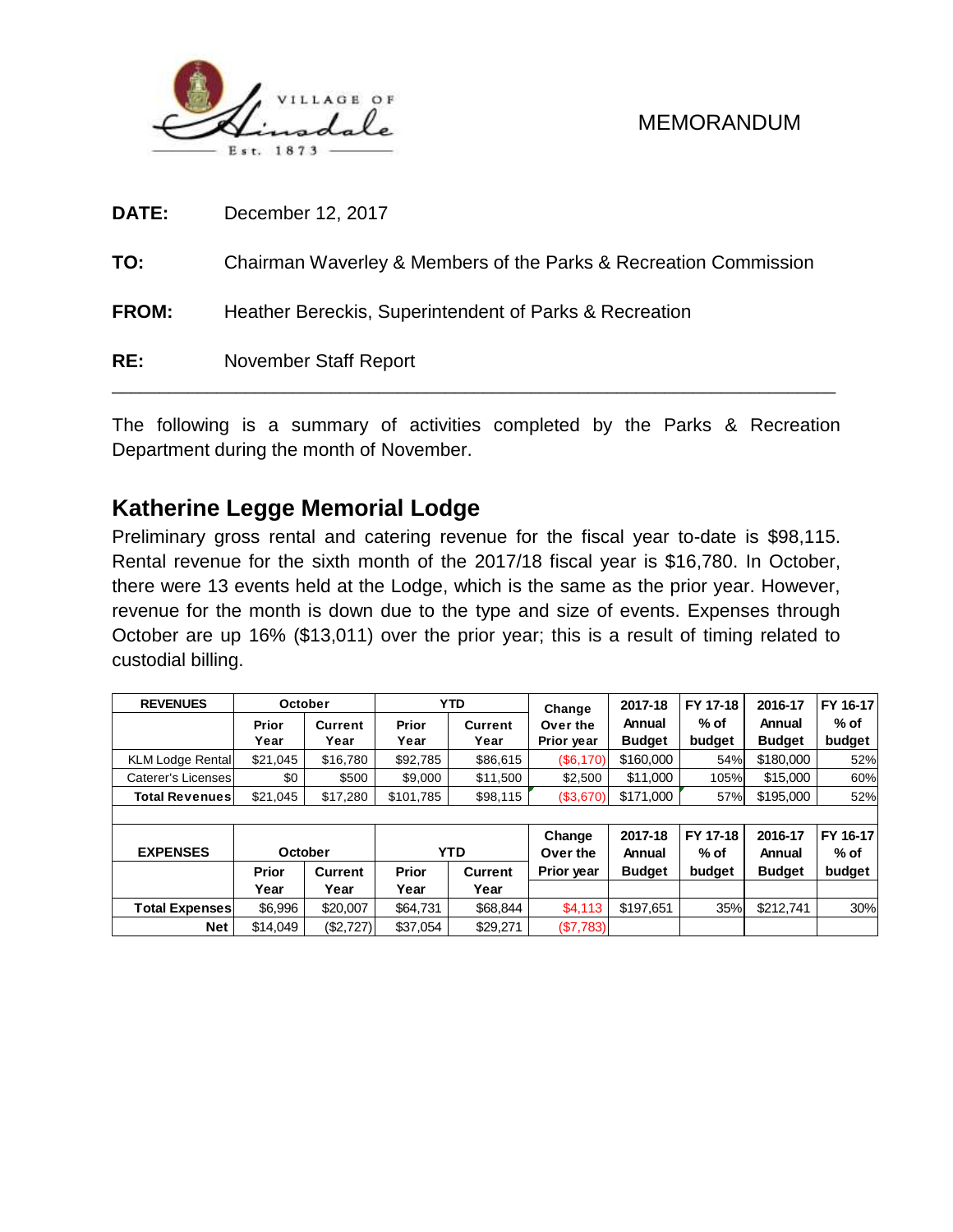

| <b>KLM Gross Monthly Revenues</b> |    |                       |    |           |            |           |    |         |     |           |                                             |           |              |
|-----------------------------------|----|-----------------------|----|-----------|------------|-----------|----|---------|-----|-----------|---------------------------------------------|-----------|--------------|
| Month                             |    | 2011/12 FY 2012/13 FY |    |           | 2013/14 FY |           |    |         |     |           | 2014/15 FY 2015/16 FY 2016/17 FY 2017/18 FY |           |              |
| May                               | \$ | 8,561                 | \$ | 8,801     | \$         | 16,796    | \$ | 13,745  | \$  | 16,000    | \$                                          | 12,200    | \$<br>9,600  |
| June                              | \$ | 11,156                | \$ | 10,745    | \$         | 26,818    | \$ | 17,450  | \$  | 22,770    | \$                                          | 22,845    | \$<br>12,595 |
| July                              | \$ | 13,559                | \$ | 9,786     | \$         | 18,650    | \$ | 12,909  | \$. | 27,475    | \$                                          | 12,550    | \$<br>13,950 |
| August                            | \$ | 17,759                | \$ | 18,880    | \$         | 19,579    | \$ | 25,350  | \$  | 24,775    | \$                                          | 11,500    | \$<br>18,130 |
| September                         | \$ | 14,823                | \$ | 14,498    | \$         | 12,137    | \$ | 24,510  | \$  | 15,250    | \$                                          | 12,645    | \$<br>15,560 |
| October                           | \$ | 16,347                | \$ | 15,589    | \$         | 14,825    | \$ | 23,985  | \$  | 25,580    | \$                                          | 21,045    | \$<br>16,780 |
| November                          | \$ | 8,256                 | \$ | 11,612    | \$         | 8,580     | \$ | 14,724  | \$  | 14,825    | \$                                          | 6,700     |              |
| December                          | \$ | 8,853                 | \$ | 10,265    | \$         | 13,366    | \$ | 17,290  | \$  | 17,200    | \$                                          | 13,457    |              |
| January                           | \$ | 1,302                 | \$ | 4,489     | \$         | 250       | \$ | 8,450   | \$  | 2,850     | \$                                          | 4,624     |              |
| February                          | \$ | 2,301                 | \$ | 6,981     | \$         | 7,575     | \$ | 3,120   | \$  | 2,400     | \$                                          | 4,550     |              |
| March                             | \$ | 2,506                 | \$ | 7,669     | \$         | 4,245     | \$ | 6,725   | \$  | 8,945     | \$                                          | 5,944     |              |
| April                             | \$ | 2,384                 | \$ | 4,365     | \$         | 3,600     | \$ | 12,695  | \$  | 9,125     | \$                                          | 4,300     |              |
| total                             |    | \$107,807             |    | \$123,680 |            | \$146,421 | \$ | 180,953 |     | \$187,195 |                                             | \$132,360 | \$<br>86,615 |

The graph below shows the past three years of lodge revenue and the upcoming year's projection. Future predictions are based on the average revenue from the event type. Also included below are charts indicating the number of reservations and reservation type by month. Typically, events are booked 6-18 months in advance of the rentals; however, if there are vacancies, staff will accept reservations within 5 days of an event. These tracking devices will be updated monthly.

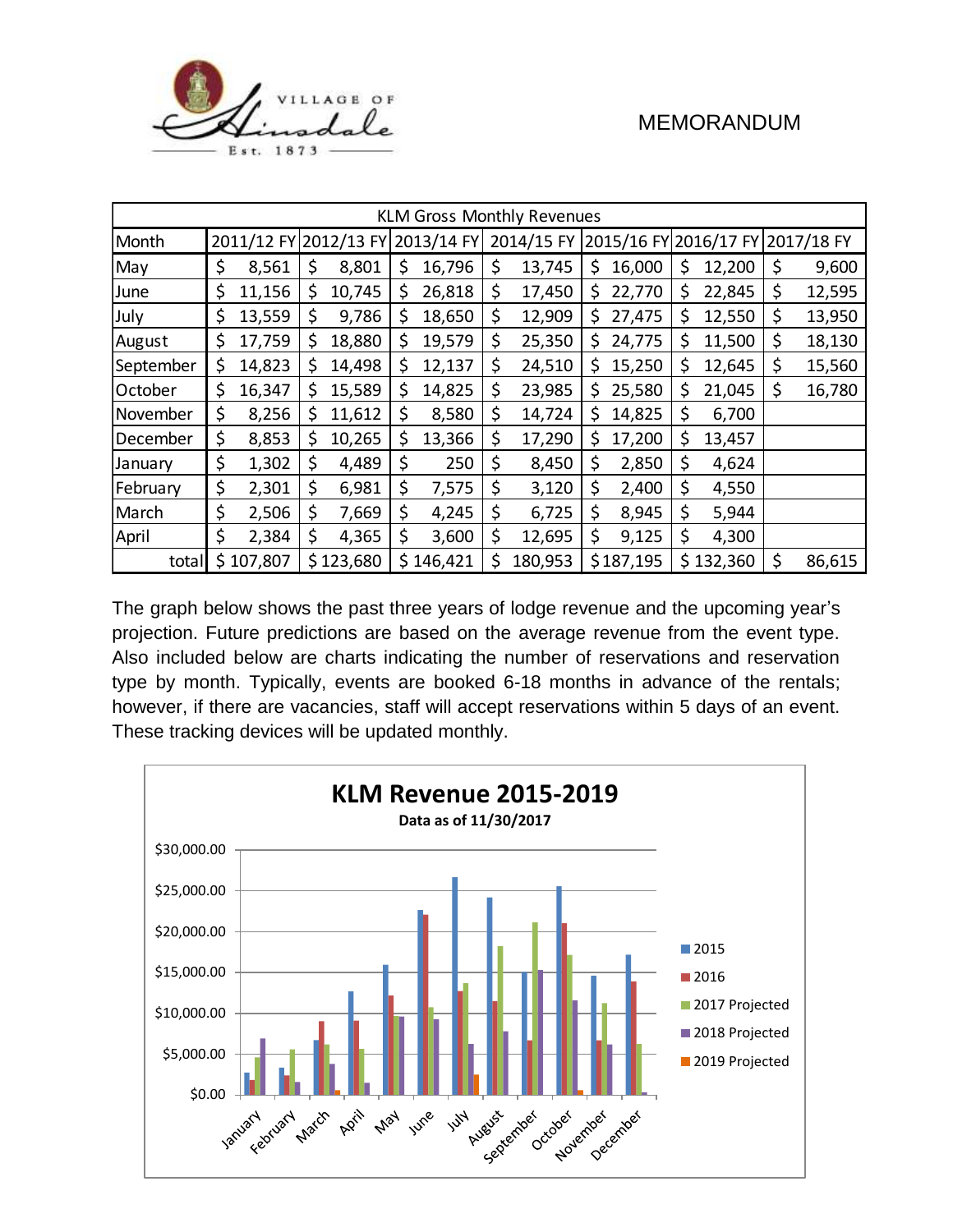



Staff is now working to implement the approved marketing plan for the 2017/18 FY, including the addition of Search Engine Optimization (SEO) and progressive marketing through The Knot. Details on this were presented at the August Parks & Recreation Commission meeting and will be reevaluated at the December Parks & Recreation Meeting. Daily leads are being received from the upgraded Knot.com advertising; lodge staff is tracking the conversion rate from leads to bookings. Staff is awaiting the first analytics report from Linchpin, the company performing the SEO project.

# **Upcoming Brochure & Activities**

### **Brochure & Programming**

Winter/Spring Brochure planning has been completed, with the delivery for residents having taken place on December 4<sup>th</sup>. Registration for Winter/Spring programs begins on December 11<sup>th</sup>. New programs for this brochure include youth pickleball, archery, badminton, meditation, and Junior Firefighters.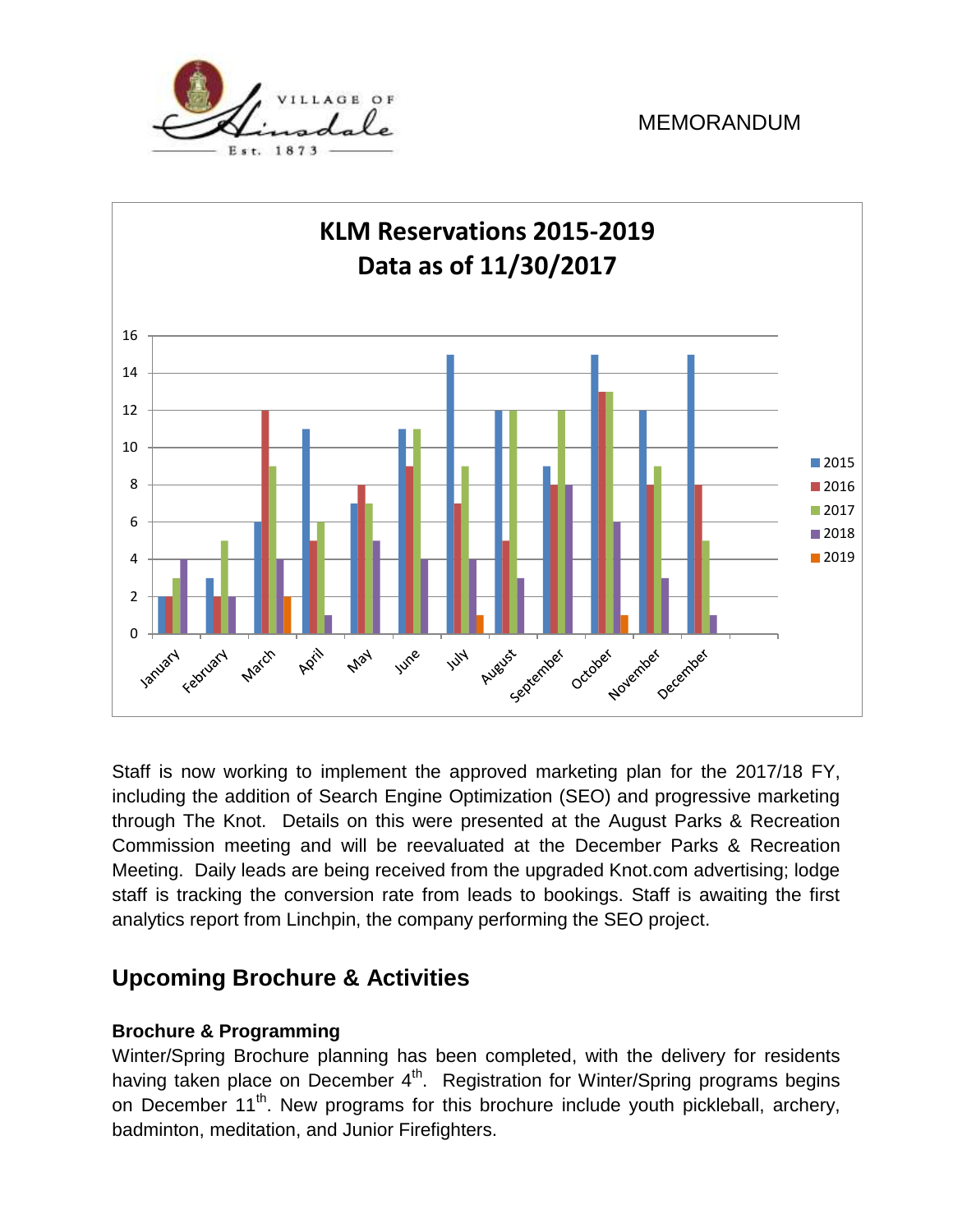

#### **Special Events**

Breakfast with Santa was held at KLM Lodge on December  $2^{nd}$ . The event was well attended and received with over 90 people in attendance. The event provided an expanded continental breakfast, crafts, and the opportunity to take photos with Santa.

Staff is currently preparing for upcoming special events including the Holiday Express on December 17<sup>th</sup>, and the Easter Egg Hunt on March 31<sup>st</sup>.

# **Field & Park Updates**

#### **Fields/Parks**

Fall Fields usage finished during the  $3<sup>rd</sup>$  week of November. Final payment invoices for rentals were sent out on November 15<sup>th</sup>. Staff will begin booking Spring Field space in early January. Public Service staff has completed winterizing park irrigation and bathrooms. All facilities with the exception of KLM and Burns will be closed for the season.

Staff has begun preparation for setting up the Burns Field ice rink. Temperatures need to be consistently in the high 20's with frozen ground for the rink to be filled. Once this takes place, Public Services staff will fill the rink and monitor it until it is able to be opened for skating. The warming house will have unsupervised open hours on M-F from 3:30-6:30pm, with the Police Department closing the facility each night. Weekend hours will be staffed from 10am-6pm. Staff will be monitoring the ice, bathrooms, and fire places as well as offering hot chocolate.

### **Platform Tennis**

#### **Memberships**

Preliminary gross revenue for the 2017/18 fiscal year through the sixth month is \$60,461. Expenses through October are down 45% (\$2,202) over the prior year; this is a result of the work done early in the season to the electrical system in preparation for the capital walkway improvements. Overall net revenue is \$46,368 which is 49% (\$22,713) higher than the same period of the prior year. A breakdown of membership revenue through November 28<sup>th</sup> is included below.